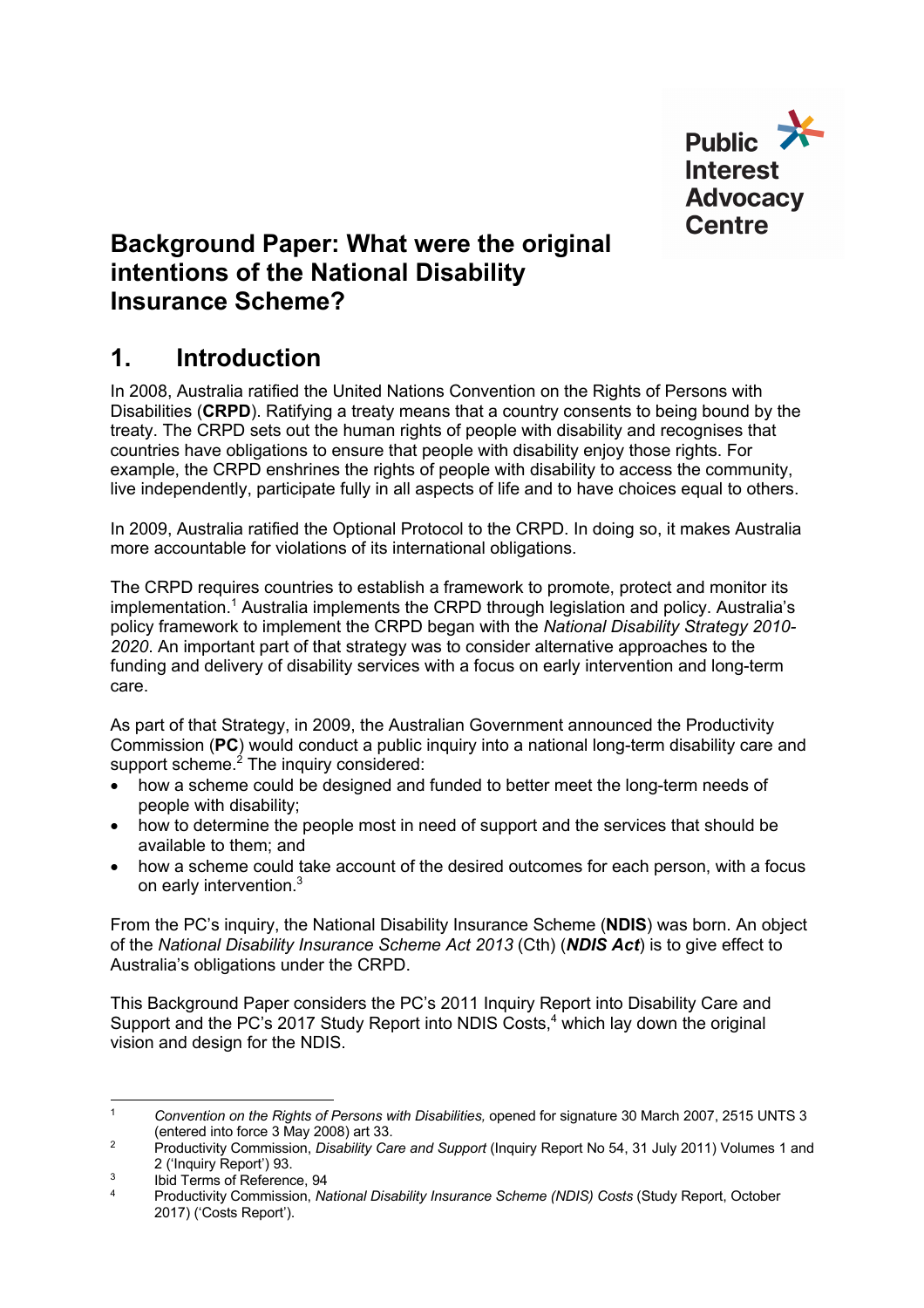By revisiting these reports, we aim to clarify the original intentions of the NDIS and the principles that underpinned it to provide useful context for evaluating past and proposed reforms.

## **2. Who was the NDIS for?**

The NDIS was intended to bring specialist disability services under a single umbrella, moving away from the previous fragmented and ineffective disability system.

The PC envisaged the NDIS would serve the following three communities.<sup>5</sup>

#### **Tier 1: For every Australian**

The NDIS would provide insurance against the costs of support in the event of acquiring a significant disability. The PC's use of the word 'insurance' is to reflect the need to ensure that the community pools resources to provide reasonable long-term supports for people acquiring a significant disability.

As well as offering insurance, the NDIS would seek to minimise the impacts of disability for all Australians by creating community awareness of issues that affect people with a disability and promoting opportunities for people with disability to maximise their social and economic participation.<sup>6</sup>

#### **Tier 2: For all people with disability and their carers**

Anyone with, or affected by, disability could seek information from the NDIS about care and support options for specific disabilities and service providers. This would be in addition to individualised funded support provided by the NDIS (tier 3). Tier 2 would include referrals to services for which the NDIS was not directly responsible ie, mainstream services and community groups.

The goal was to increase the number of existing supports, to promote community engagement and employment for people with disabilities. The PC provided the example of a local area coordinator linking people with disabilities to local community groups (ie, a sailing club) and the NDIS would provide small grants to help such groups involve people with disabilities. The vision was that not-for-profit organisations would lead capacity building in the community by gathering voluntarily provided resources. With improved funding for tier 3 services under the NDIS, not-for-profit organisations may be able to redirect resources to providing tier 2 supports. In addition to not-for-profit organisations, local government may also offer such community activities.

Governments would continue to support a range of community and carer support services for people with lower level or shorter-term disabilities. These supports would be mainly blockfunded (ie, funding a 'block' of services from a provider that will deliver those services to participants), with some limited charges to users of the supports.<sup>7</sup>

The PC considered that the National Disability Insurance Agency (**NDIA**) should consult with not-for-profit organisations and relevant government agencies on the best arrangements for 'community capacity building' or 'social inclusion' initiatives. Following consultation, the PC suggested ways in which the NDIA should apply funding allocated for tier 1 and tier 2. For example, the NDIA could fund local initiatives to address disability issues within the community (ie, access to buildings and public spaces) and offer grants to community groups for activities that would result in social or economic benefits to people with disability.<sup>8</sup>

<sup>&</sup>lt;sup>5</sup> Inquiry Report (n 2) 158-166, Recommendation 3.1.<br><sup>6</sup> Ibid 10, 12: National Disability Insurance Schame Ad

<sup>6</sup> Ibid 10, 12; *National Disability Insurance Scheme Act 2013* (Cth) ('*NDIS Act*') s 3(1)(h). 7 Inquiry Report (n 2) 12-13; 219-222.

Ibid Recommendations 4.1 and 4.2.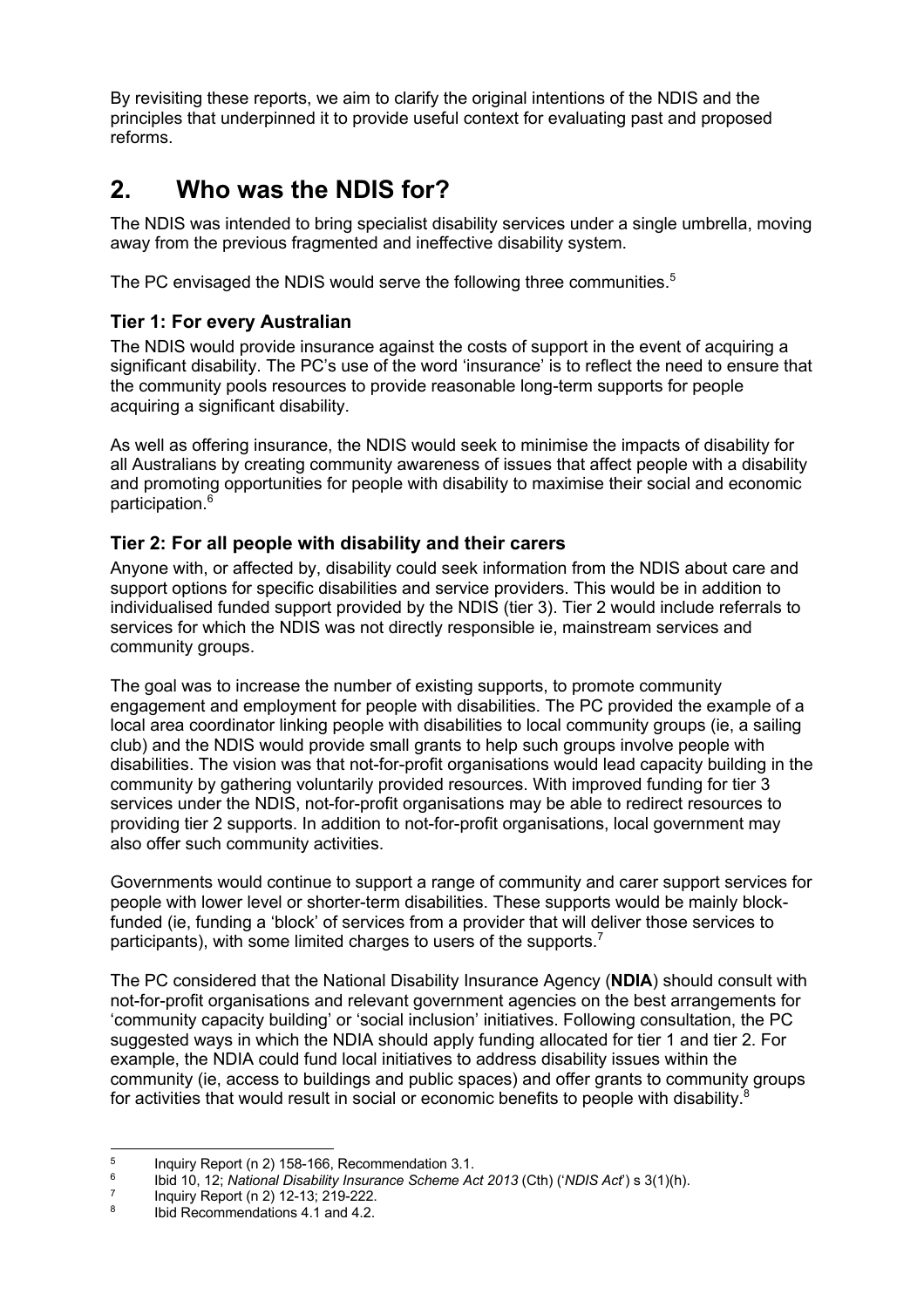For both tier 1 and tier 2, the PC viewed that the population of potential 'participants' would be very high, but the overall costs would be small. Tier 2 would also represent a form of early intervention by possibly limiting tier 2 participants from transitioning into tier 3 as their disability progresses.<sup>9</sup>

#### **Tier 3: For people with significant and long-term disabilities**

Tier 3 would be targeted at the much smaller group of people with significant care and support needs. The focus on those 'most in need of funded supports' would also recognise that it is important not to displace the role of the family and the community in supporting people with disabilities where people's needs are best met in ways other than government funding.

Following an assessment process on a nationally consistent basis, $10$  the NDIS would provide individually tailored supports. This third function would account for most of the costs of the NDIS.11

The NDIS would not cover people whose requirements for support would most appropriately be met by other systems eg, people with certain health conditions for which the publicly funded healthcare system was best suited.

## **3. What principles frame the NDIS?**

The main principles underpinning the NDIS were:

- **Promoting the participation and inclusion of people with disability in the community**: to improve the wellbeing of people with disability and their carers and reduce the longer-term costs of care and support.<sup>12</sup> This is consistent with the goals of the NDIS to give effect to Australia's international obligations,<sup>13</sup> such as the equal right of persons with disability to access support services and achieve full inclusion and participation in the community.14
- **Engaging the community:** this is strongly linked to promoting community participation and inclusion of people with disability. Engaging the community includes campaigns to raise awareness and change attitudes about disability, increasing access to information for people with disability and support the participation of people with disability in community activities. Inclusive arrangements benefit the whole community.<sup>15</sup>
- **Giving 'choice and control' to people with disability**: to enhance wellbeing, independence and social and economic participation. People with disability are better placed to know what they need, and decision-making power should be given to them, rather than government and service providers.<sup>16</sup>
- **Certainty of lifelong support**: to provide a certain and sufficient source of future funding for proper life planning of people with disability.<sup>17</sup>
- **Greater sustainability**: to ensure people with disability have certainty of access to support in the long-term, strong governance is needed to ensure a sustainable and efficient scheme.<sup>18</sup>

 $\frac{9}{10}$  Ibid 608.

<sup>10</sup> *NDIS Act* ss 3(1)(c), (f).

 $\frac{11}{12}$  Inquiry Report (n 2) 13-14.

 $^{12}$  Ibid 202-207.

<sup>13</sup> *NDIS Act* ss 3(1)(a), (i).

<sup>14</sup> Inquiry Report (n 2) 203; *Convention on the Rights of Persons with Disabilities,* opened for signature 30 March 2007, 2515 UNTS 3 (entered into force 3 May 2008) art 19.

 $^{15}$  Inquiry Report (n 2) 207-218.<br>  $^{16}$  Ibid 30, 151, 343, 358; NDIS

<sup>16</sup> Ibid 30, 151, 343, 358; *NDIS Act* ss 3(1)(c), (e).<br><sup>17</sup> Inquiry Report (n 2) 6, 105, 644-647.<br><sup>18</sup> Ibid 105, 637, Chapter 14.

<sup>18</sup> Ibid 105, 637, Chapter 14.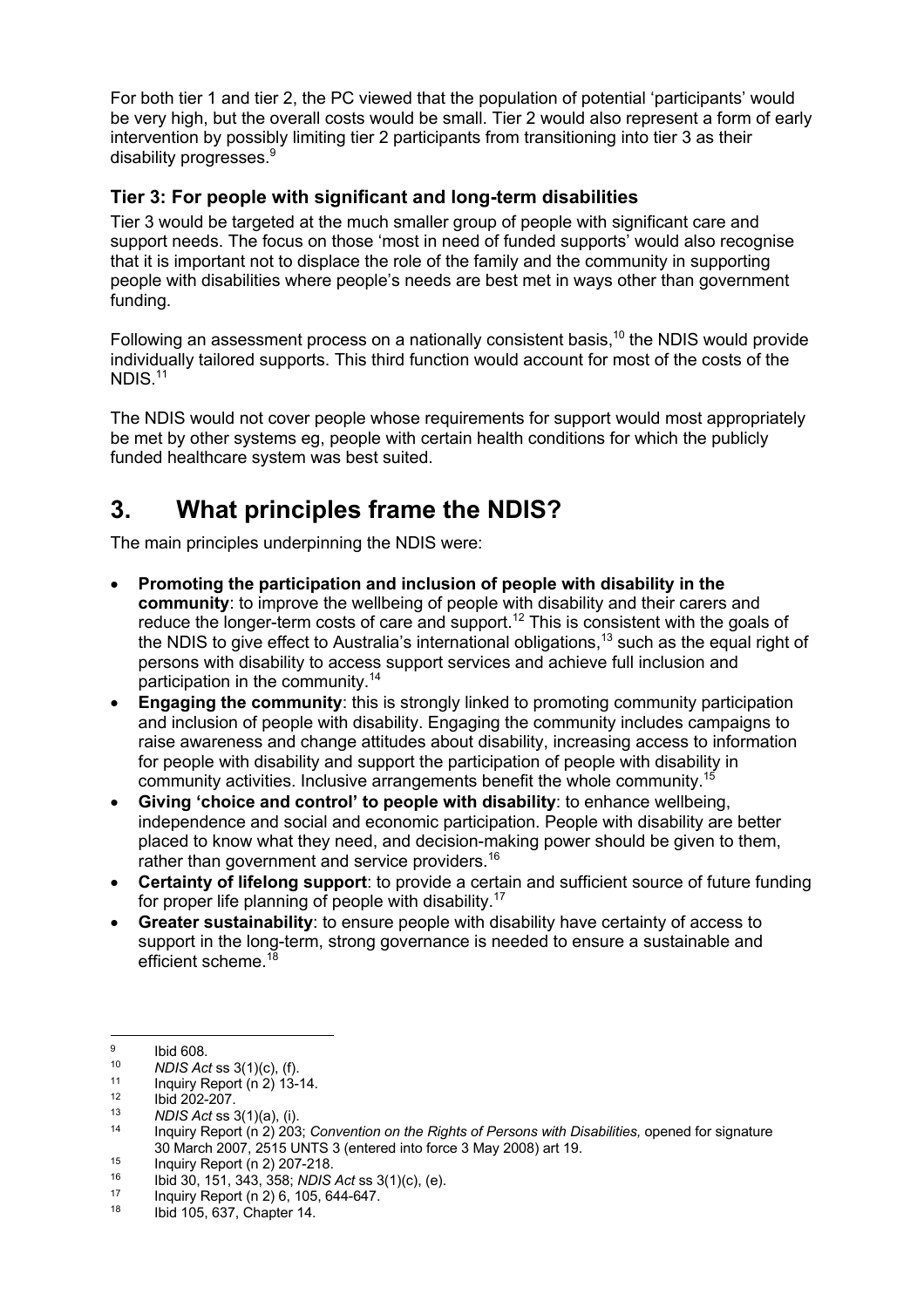## **4. Social insurance model**

The NDIS was designed as a social insurance model.<sup>19</sup> A social model reflects that disability arises socially rather than medically. An insurance model means that services are guaranteed to insure people against long-term or ongoing risks.

Under a social insurance model, the NDIS would take the risk of disability support costs away from individuals and distribute it across the Australian community by pooling funding from the broader community.<sup>20</sup> In essence, a social insurance model insures all Australians against the costs associated with long-term and significant disability.

A social insurance model was preferred over other options, such as private insurance and welfare. Private insurance policies are not suited to universal coverage of the population against the potential costs of long-term disability care and support.<sup>21</sup> Further, the NDIS was intended to move away from previous disability welfare systems to one of providing reasonable and necessary supports for people to engage in education, employment and community activities.<sup>22</sup>

## **5. Eligibility and assessment to access the NDIS**

The assessment process would determine the tier(s) of the NDIS that would be appropriate to each person who contacts the system.

For people in tier 2 and tier 3, the assessment process would determine what supports outside the NDIS people should be referred to, such as not-for-profit organisations, employment services or mental health services.<sup>23</sup>

For tier 3 participants, the Government made clear in its Terms of Reference to the PC that the NDIS should focus on individuals with the greatest care and support needs. $^{24}$  Consistent with this, the PC strongly envisaged that individually tailored supports should be granted to people with significant and ongoing support needs.<sup>25</sup> The criteria for eligibility would assess a person's disability and functional capacity (ie, their ability to do things, including social activities). 26

First, a participant would have a disability that is, or is likely to be, permanent. The PC recognised the potential complexity of the 'permanence' criterion. Even so, 'permanence' is a key tenet of the NDIS.<sup>27</sup> Permanence is about the irreversible nature of disability, which may be of a chronic or episodic nature.<sup>28</sup> The PC warned that relaxing the criterion for 'permanence' could threaten the sustainability of the NDIS. $^{29}$ 

In addition to 'permanence', participants would either:

- have significantly reduced functioning in self-care, communication, mobility or selfmanagement and require significant ongoing support (the *NDIS Act* added the activities of learning or social interaction); or
- be in an early intervention group.<sup>30</sup>

<sup>19</sup> Ibid iv-v, 975-976; *NDIS Act* s 3(2)(b). 20 Inquiry Report (n 2) 33.

 $^{21}$  Ibid 637.

<sup>&</sup>lt;sup>22</sup> Costs Report (n 4) 78.<br><sup>23</sup> Laguin: Penert (n 3) 19

 $\frac{23}{24}$  Inquiry Report (n 2) 18.

<sup>&</sup>lt;sup>24</sup> Ibid Terms of Reference, 165.<br>
<sup>25</sup> Ibid 165-166.<br>
<sup>26</sup> Ibid 174. Pessenmendation 3.

 $^{26}$  Ibid 174, Recommendation 3.2.<br> $^{27}$  Cente Boneti (p.4) 175, 176

<sup>&</sup>lt;sup>27</sup> Costs Report (n 4) 175-176.<br><sup>28</sup> Inquiry Report (n 2) 174

 $\frac{28}{29}$  Inquiry Report (n 2) 174.

 $^{29}$  Ibid 185. Ibid 174-175.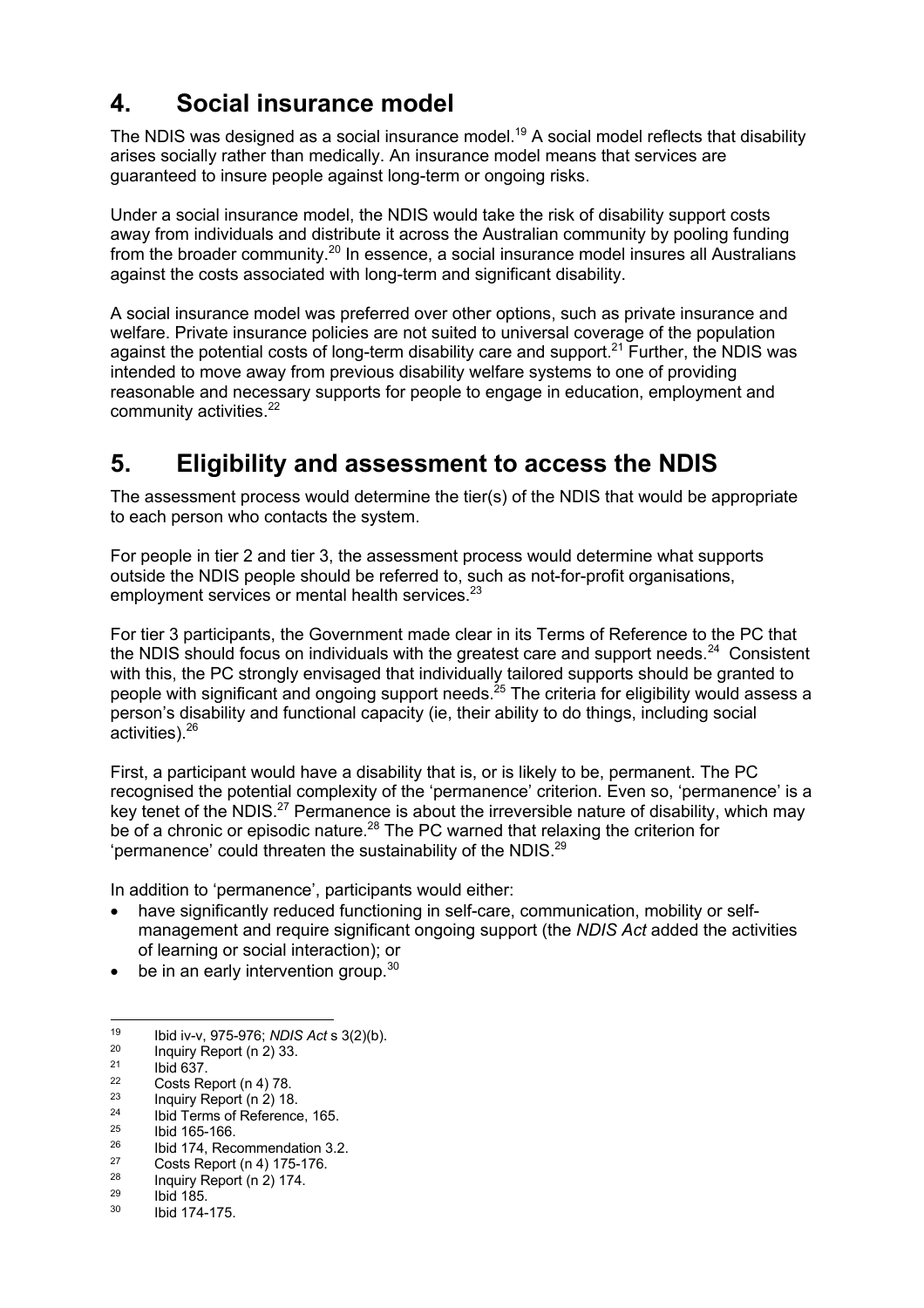The assessment criteria for eligibility were not intended to be rigid. In other words, the PC did not intend for individuals who did not 'neatly slot' into the criteria to miss out on much needed supports and services.<sup>31</sup> Therefore, in addition to significantly reduced functioning or early intervention, the PC proposed a 'third category' of people who have large identifiable benefits from support that would otherwise not be captured. The PC cautioned that the NDIA could only apply this third category in limited circumstances, to avoid posing a risk to the overall sustainability of the NDIS.<sup>32</sup>

The NDIS was intended to provide funding determined by need, rather than an arbitrary amount. $33$  The PC saw this feature as an essential element to avoid the chronic underfunding that beset the disability system in the past.

The PC recommended the development of assessment tools (a 'toolbox') to determine the level of needs and funding, with different tools suited to particular needs for support (for example, aids and appliances compared with needs for job readiness training).<sup>34</sup> These tools needed to be:

- **valid**: testing what they intended to test;
- **reliable**: producing consistent results if people are re-tested, tested by another assessor, or if people with similar characteristics are assessed;
- **rigorous**: to guard against people overstating the supports they need; and
- **cost-effective**: collecting information in the most economical manner.<sup>35</sup>

The PC suggested that implementation of the NDIS should not be delayed in the absence of 'perfect' tools, recognising that the tools would need to be continually monitored and better tools developed over time.<sup>36</sup>

To ensure fair use of assessment tools and protect sustainability, the PC considered a range of safeguards, including:

- **objective assessments** conducted by an allied health professional drawing upon existing medical reports and collaborating with the person with disability and their 'circle of support' (ie, family, carers and direct support professionals);<sup>37</sup>
- supports be **'reasonable and necessary'** (see further below). 38

Not only would the assessment process be person-centred, but it would be forward looking. It would focus on the supports needed to maintain the person in their present situation, as well as those required to make them more independent. It would consider the supports that would allow a person to fulfil a range of functions, rather than only respond to what an individual cannot do.<sup>39</sup>

The assessment process would take into account the person's natural supports ie, informal carers. Where an informal carer would be providing a substantial share of a person's care, the PC considered carers could be assessed to consider the sustainability of the caring role and whether the carer would benefit from their own supports ie, counselling or training. The aim would be to support the carer relationship as well as the carer.  $40$ 

- $\frac{33}{34}$  Ibid 257.
- $\frac{34}{35}$  Ibid 19.
- $35$  Ibid 19, 316-319, Recommendation 7.3.<br> $36$  Ibid 337-339.
- 

- $\frac{38}{39}$  Ibid 337.
- $\frac{39}{40}$  Ibid 18, 330.
- Ibid 331-332.

 $\frac{31}{32}$  Ibid 175.

 $\frac{32}{33}$  Ibid.

 $\frac{37}{38}$  Ibid 326-327, Recommendation 7.2 and 7.4.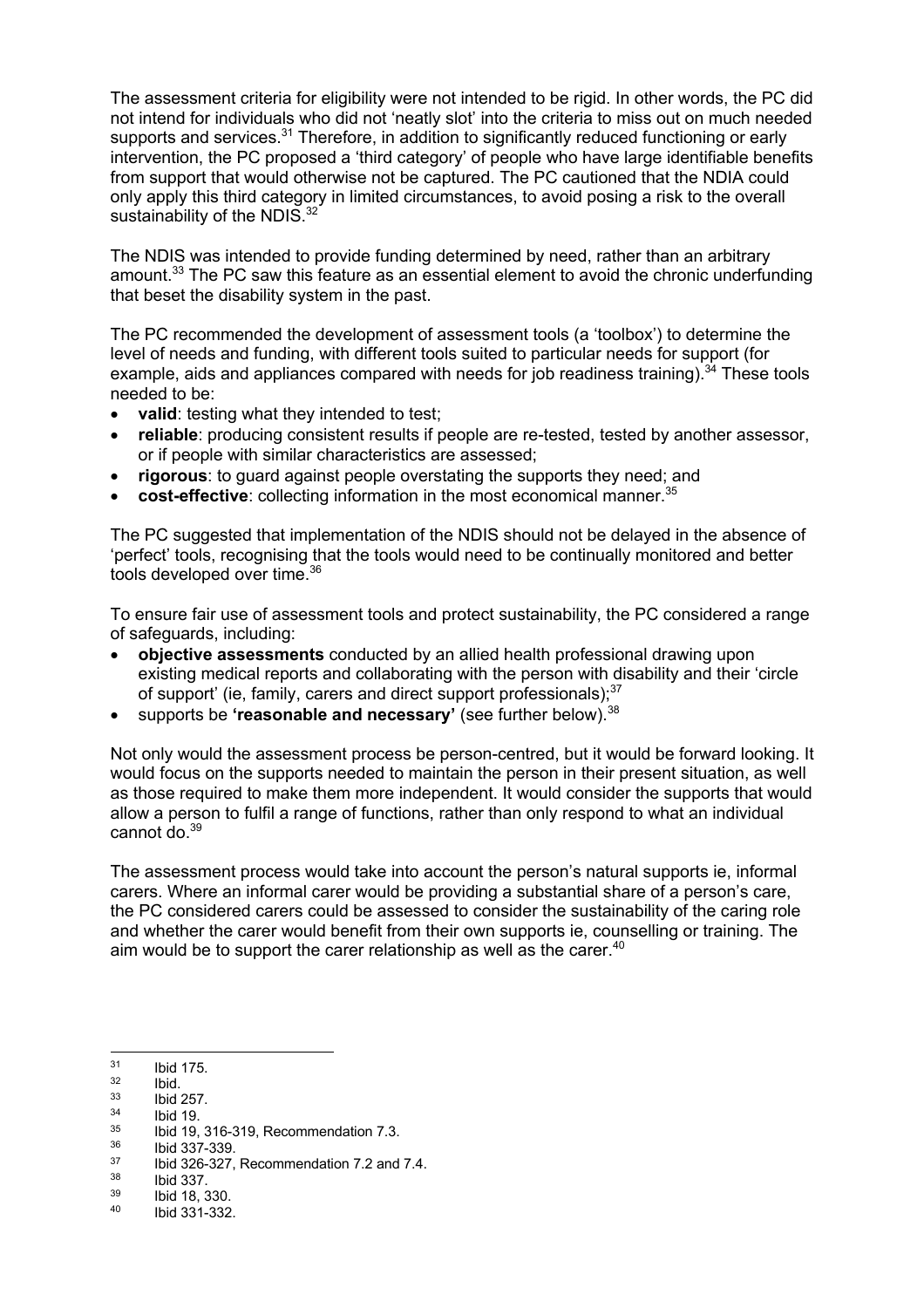# **6. Early intervention**

One of the principles framing the NDIS is that it takes a lifetime approach to providing care and support. Early intervention is one way to achieve this. Early intervention invests resources in the early stages of a person's disability to improve their functioning or reduce the supports they need later, minimising costs over the long-term.<sup>41</sup>

The PC considered 'early' interventions would be early *in the life of a person* or early relative *to the identification or appearance of the disability*. It would mainly comprise two groups. One group would be those for whom there was a reasonable potential for early interventions that would improve their level of functions (as in autism, acquired brain injury and sensory impairments). The other would be those with newly diagnosed degenerative diseases, such as multiple sclerosis and Parkinson's disease, for whom early intervention would enhance their lives.<sup>42</sup> To fund such interventions, the PC recommended at a minimum, evidence that the intervention would be safe, significantly improve outcomes and cost-effective.<sup>43</sup>

Early intervention might not necessarily be one-off, but could be periodic or episodic (eg, a person with vision impairment may require relatively short-term assistance when their vision or circumstances change or when they have a need for a new aid or training in the acquisition of a new skill). Additionally, the PC also advised that early intervention should encompass interventions to help people with disability transition to typical lifetime points ie, beginning school, entering the workforce and ageing.<sup>44</sup>

Around the time of the PC's Costs Report, the NDIA had introduced the Early Childhood Early Intervention (**ECEI**) pathway to address emerging cost pressures including from higher than expected numbers of children entering the NDIS, and lower than expected participants (particularly children) exiting the NDIS. The ECEI pathway is designed to be a 'gateway' to the NDIS for children aged 0-6 vears.<sup>45</sup>

It was intended that many early interventions to reduce the risk of disability would continue to be under the control of agencies outside the NDIS, such as health, education, child protection, housing and criminal justice services. <sup>46</sup> The NDIS was not seen as being the primary funder or coordinator of such interventions.

Yet, given the objective of early intervention, the PC considered it a priority for the NDIA to establish an evidence base of economic analyses of early interventions to assess value for money. The PC proposed at least three ways of building the evidence base:

- by the NDIA interrogating its own data;
- by the NDIA commissioning research on specific interventions; or
- service providers applying, along with economic analyses, to the NDIA for funding of an intervention. The NDIA would need to independently assess the quality of the analyses.

An established evidence base could lead to the development of guidelines to assist the NDIA in deciding whether people with disability obtain early intervention support under tier  $3^{47}$ 

### **7. Individual choice and control**

In designing the NDIS, there was a strong rationale for people with disability to have more control over what and how support services were delivered.<sup>48</sup> The PC recognised that people

<sup>41</sup> Ibid 608-609; Costs Report (n 4) 153.

 $^{42}$  Inquiry Report (n 2) 751.<br> $^{43}$  Ibid 171 615 627

 $^{43}$  Ibid 171,615, 627.

 $\frac{44}{45}$  Ibid 615-616.

<sup>45</sup> Costs Report (n 4) 19, 151.

 $^{46}$  Inquiry Report (n 2) 632.

 $^{47}$  Ibid 607, 624-630, Recommendations 13.1 and 13.2.

Ibid 6.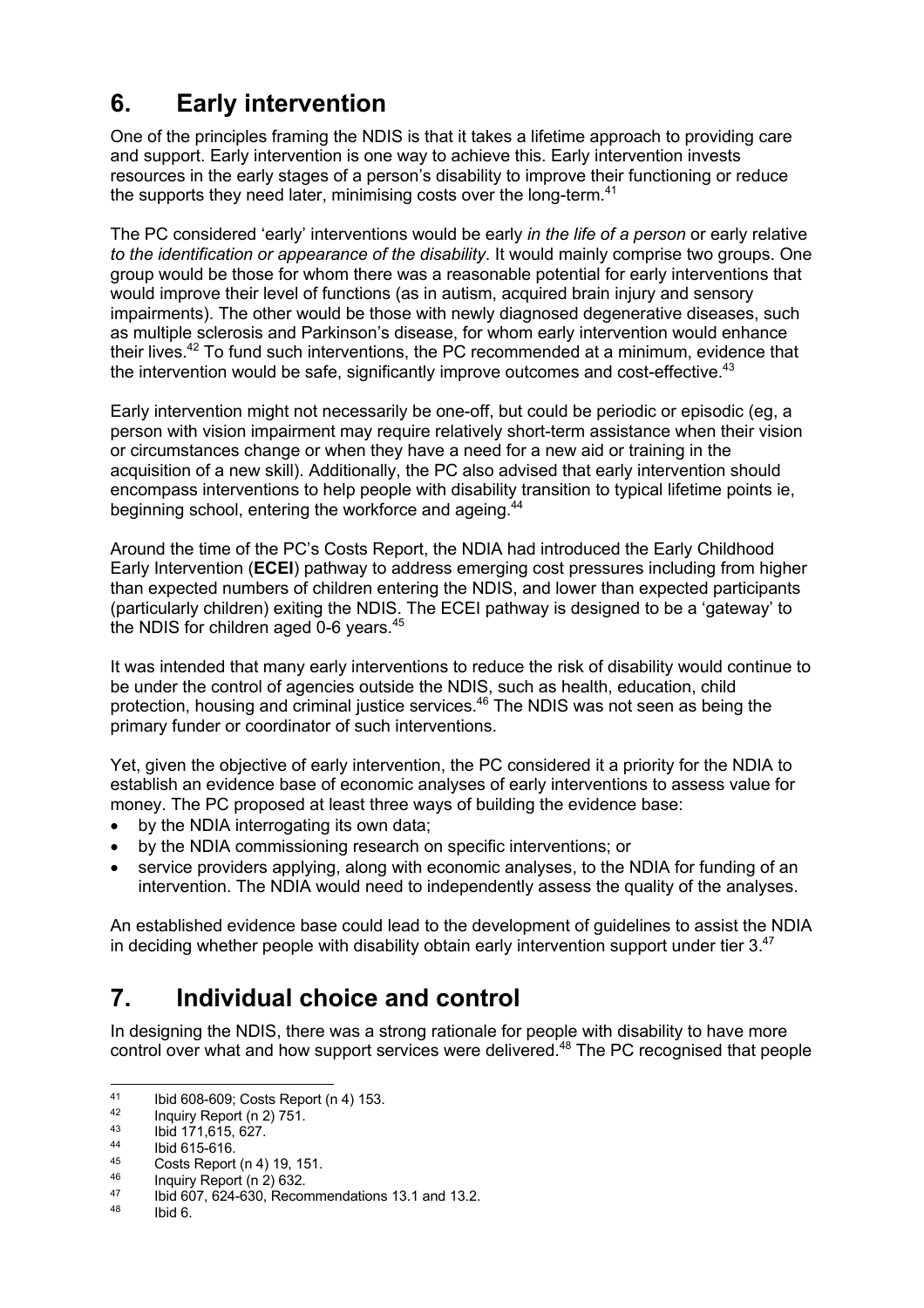have different, complex and changing preferences about their lives.<sup>49</sup> Therefore, it was important that such choices were tailored and individualised to the preferences of each person with significant disability.

The PC made several recommendations to shift decision-making power from government and service providers to people with disability to enhance their choice and agency. The proposed 'individual choice' model would enable people to choose how much control they wanted to exercise.<sup>50</sup> The 'individual choice' model was not intended to force people to take full control or no control, but rather was intended to be flexible so that individuals would ultimately decide.<sup>51</sup>

The PC envisaged two approaches to individual choice:

- **self-directed funding**: the budget, based on an individual assessment of the person's needs, would be 'cashed out', giving the person freedom to 'trade off' different services under their budget to suit their individual and evolving needs, choose their own service providers and directly employ support workers.52
- **'choice of provider'**: after an assessment, people would be given an individualised package of supports, with the option to choose different service providers for different support needs. $53$

Giving people with disability 'choice' would enable greater participation in education, employment and the community.<sup>54</sup> In the PC's view, enhancing choices was 'the area of largest benefit<sup>'55</sup> and would lead to an improvement in quality of care, greater independence and overall wellbeing.<sup>56</sup>

### **8. Funding specialist disability support**

The NDIS was intended to fund specialist disability supports. These are supports that would otherwise not be reasonably met without NDIS funding, or that are not more appropriately met by other systems.

The NDIS was not intended to respond to shortfalls in mainstream government-funded services such as education, health care, public housing, transport and employment services.<sup>57</sup> Notably, the PC intended for the interface between the NDIS and other disability and mainstream services to be as 'seamless as possible'.<sup>58</sup>

Specialist disability supports would include:<sup>59</sup>

- Aids and appliances products to improve functioning and enhance independence
- Home modifications to the structure, layout or fittings of a home
- Vehicle modifications to allow access to travel as a passenger or drive a motor vehicle
- Personal care to enable an individual to take care of themselves
- Community access to provide opportunities for people to enjoy their full potential for social independence (the intention is to allow people a lot of choice and innovation in this area)
- Respite to provide a short-term break for people with disability and carers
- Specialist accommodation support such as group homes

 $^{49}$  Ibid 355.

 $^{50}$  Ibid 30.

 $^{51}$  Ibid 30-31.

 $^{52}$  Ibid 346, 372-376.

 $^{53}$  Ibid 347.

 $54$  Costs Report (n 4) 3.

 $^{55}$  Ibid 69.

 $^{56}$  Ibid 134-135, Finding 3.1.<br> $^{57}$  Inquiry Report (n 2) 237-2

 $^{57}$  Inquiry Report (n 2) 237-239.  $58$  Costs Report (n 4) 221.

<sup>59</sup> Inquiry Report (n 2) 226-228.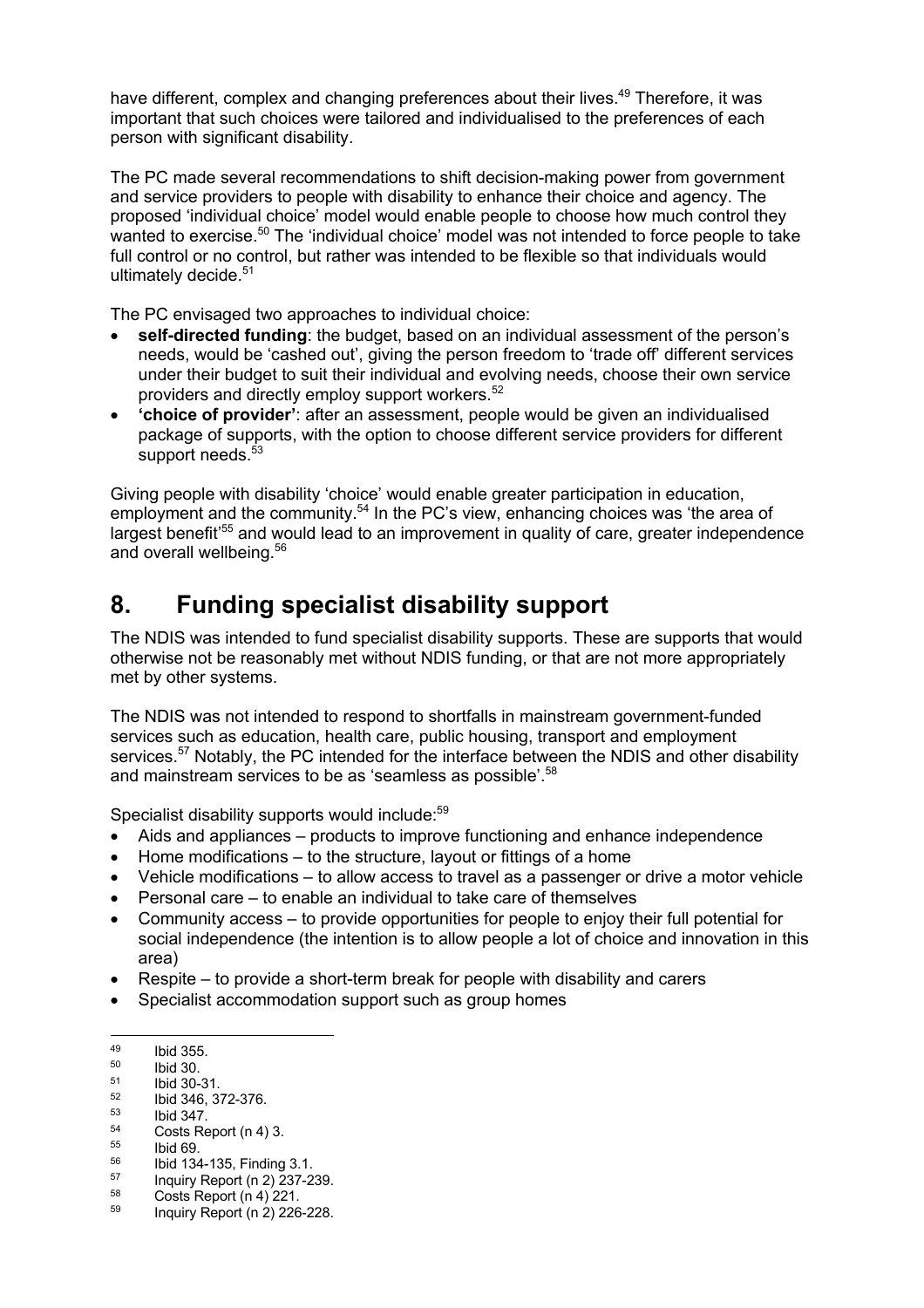- Domestic assistance to enable individuals to live independently in the community
- Transport assistance to provide or coordinate individual or group transport services
- Orientation and mobility training for independence to move safely around their community
- Supported employment services and specialist transition to work programs that prepare people for jobs
- Therapies such as occupational, speech, physiotherapy and counselling
- Local area coordination and development to maximise independence and participation in the community
- Guide dogs and assistance dogs including the reasonable costs of being assessed for the dog, user training and veterinary costs
- Whole-of-life personal planning more wide ranging or intensive assistance with planning.

The PC encouraged the development of more high quality and innovative supports. $60$ 

#### **8.1 Reasonable and necessary supports**

As funding of supports could not be unconstrained, it was intended the NDIS would fund specialist disability supports on a 'reasonable and necessary' basis.<sup>61</sup> Reasonable and necessary supports are those that help participants to engage in education, employment and community activities.<sup>62</sup>

Previous disability support schemes across all jurisdictions suffered from insufficient funding in terms of service coverage and spending per participant.<sup>63</sup> The PC envisioned that the reasonable and necessary threshold would rectify this issue.

The 'reasonable and necessary' threshold was modelled on a standard used by the Lifetime Care and Support Authority in NSW and the Victorian Transport Accident Commission.<sup>64</sup>

In observing the call for certainty around the meaning of 'reasonable and necessary' supports, the PC recommended the NDIS adopt 'equally relevant' guidelines developed by the NSW Lifetime Care and Support scheme, considering:<sup>65</sup>

- the benefit of the support to the participant:
- appropriateness of the support and service (ie, whether the support is in line with current clinical practice);
- appropriateness of the provider (ie, whether the provider is appropriately qualified and/or registered):
- cost-effectiveness having regard to the short and long-term benefits of the service;
- whether the support or service would be most appropriately provided through the NDIS rather than, for instance, the health system or other systems and departments. $66$

These criteria would need to change over time to adapt to changes in technology and community norms.67

As long as an individual meets the eligibility criteria, and the supports are 'reasonable and necessary', the supports provided under the NDIS were intended to be uncapped such that an individual would continue to receive the supports for as long as they need. $68$ 

<sup>60</sup> Ibid 22; *NDIS Act* ss 3(1)(g), (ga). 61 Inquiry Report (n 2) Recommendation 5.1; *NDIS Act* s 3(1)(d).

 $^{62}$  Costs Report (n 4) 3.<br> $^{63}$  Inquiry Report (n 3) 1

 $^{63}$  Inquiry Report (n 2) 111.

 $^{64}$  Ibid 257-258.

 $^{65}$  Ibid 258.

<sup>66</sup> Ibid 258-261; *NDIS Act* s 3(d).

 $^{67}$  Inquiry Report (n 2) 258.

Costs Report (n 4) 152.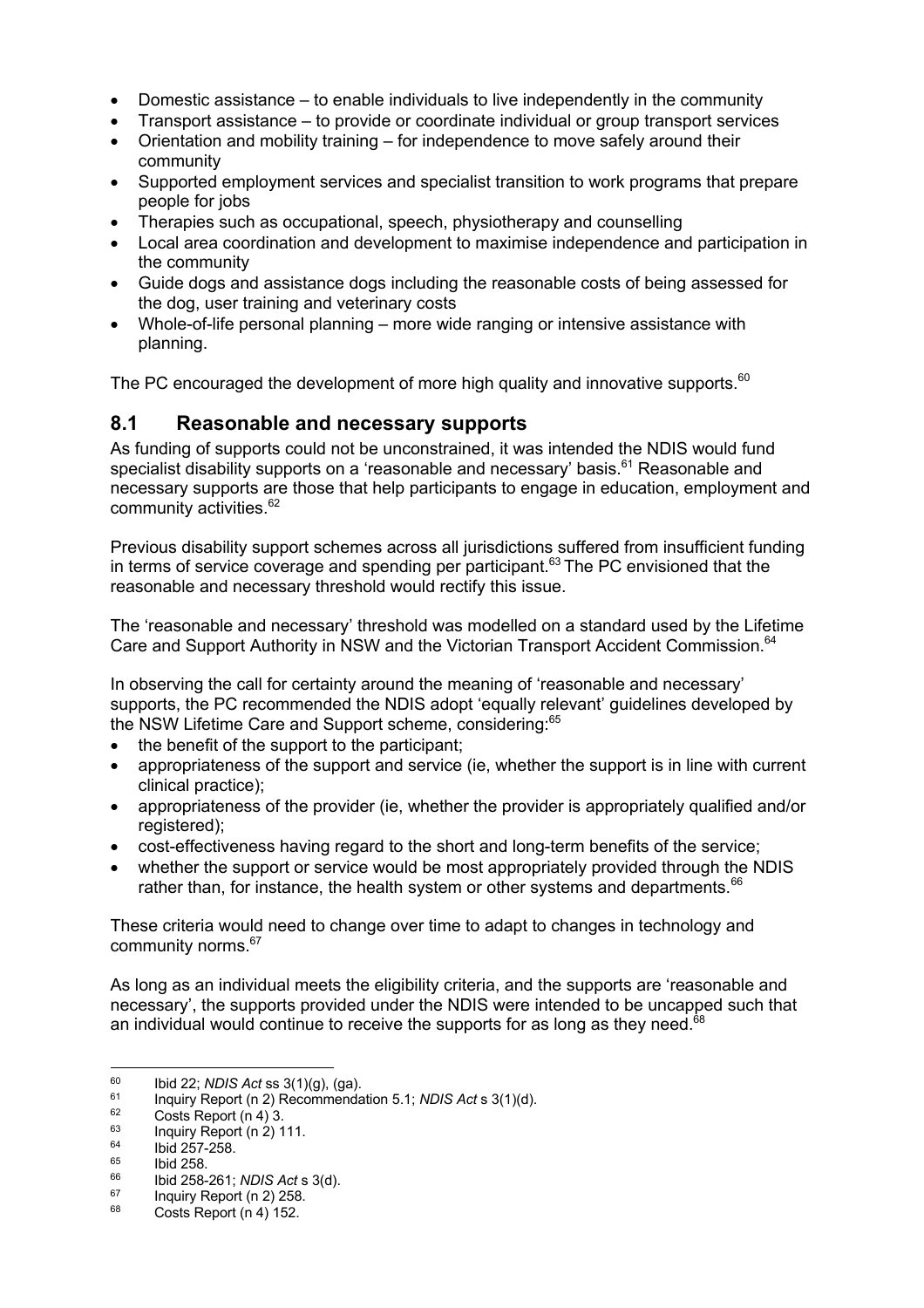## **9. Disability within First Nations communities**

The PC stated that supporting First Nations people with a disability should be an important and specific goal of the NDIS. Although the Closing the Gap initiative is a whole-ofgovernment approach, it does not target disability directly.

In the PC's view, there would be more opportunities for early intervention among First Nations communities due to the higher rate of disability arising from identifiable risk factors.<sup>69</sup> While the NDIA would not be the main provider of programs to reduce the incidence of preventable disability, the PC noted the value in the NDIA funding preventative measures with a First Nations focus.<sup>70</sup> For example, health initiatives targeting otitis media (which can lead to deafness) among First Nations children could potentially decrease the rate of disability and have important socio-economic flow on effects.<sup>71</sup>

The PC recognised that First Nations people with disability experienced particular barriers to accessing disability services. To improve accessibility and delivery of disability services to First Nations people, the Productivity Commission suggested embedding services within the community, employing and developing First Nations staff and improving services through cultural awareness training.<sup>72</sup>

## **10. Financial sustainability**

The financial sustainability of the NDIS is important to give people with disability certainty about receiving reasonable supports over their lifetime. $73$ 

The PC envisioned financial sustainability would be guided by the following principles and parameters:

- **The NDIS was intended to supplement, not replace, existing income support programs**: for example, the Disability Support Pension which assists people whose incapacity for work is due to illness or injury including people without a lifelong disability. The PC envisaged that better economic, employment and independence outcomes for people with disability would result in substantial economic benefits.<sup>74</sup>
- **The NDIS should focus on cost-effective early interventions**: a deficiency of previous disability support schemes was their crisis-driven approach to funding needs, which impeded a longer-term approach to achieving beneficial outcomes for people with disability and the community at large. The objective of early intervention is to fund supports that would over the long-term increase economic participation by people with disability and their carers.<sup>75</sup> The PC was aware that insufficient early intervention outside of tier 3, could impact the sustainability of the NDIS.<sup>76</sup>
- **The benefits of the NDIS would significantly exceed the costs**: benefits include improved outcomes for NDIS participants, their families and informal carers; increased economic participation for both NDIS participants and their informal carers; and efficiency gains and cost savings in the disability support system and savings to other government services (see further below).<sup>77</sup> The PC calculated the NDIS would only have to produce an annual gain of \$3,800 per participant to meet a cost-benefit test. Given the scope of the benefits to be achieved, the PC believed that test would be passed easily.<sup>78</sup>

 $^{69}$  Inquiry Report (n 2) 545-546.<br> $^{70}$  Ibid Recommendation 11.1.

 $^{70}$  Ibid Recommendation 11.1.

 $^{71}$  Ibid 546-547.

 $\frac{72}{73}$  Ibid Recommendation 11.2.

 $\frac{73}{74}$  Ibid 33.<br> $\frac{74}{75}$  Ibid 605

 $^{75}$  Ibid 605.<br> $^{76}$  Ibid 608.

 $^{76}$  Ibid 608.

 $^{77}$  Ibid 2, 259; Costs Report (n 4) 128.

Inquiry Report (n 2) 941.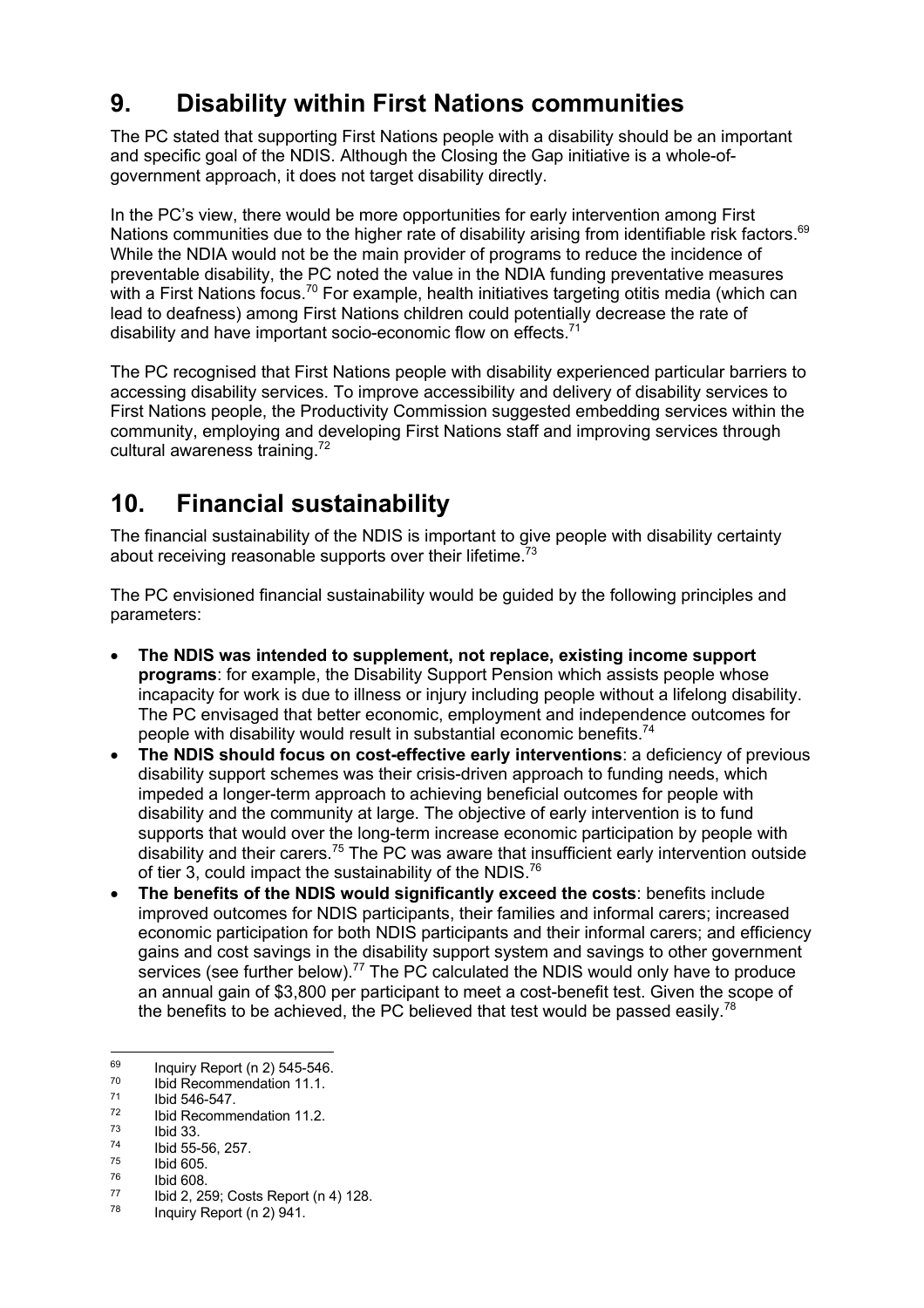- **Financial sustainability is an obligation of the NDIA**: with the NDIA to oversee the administration of the NDIS, the PC recommended this obligation should be enshrined in legislation and should be a specific obligation of the board, management and the Minister.79 This is picked up in the *NDIS Act* which provides that the NDIA is to manage, advise, and report on the financial sustainability of the NDIS including by identifying and managing risks relevant to NDIS sustainability.<sup>80</sup> The PC also proposed the NDIA's oversight of the NDIS be subject to external monitoring and auditing.<sup>81</sup>
- **Gathering and analysing data for continual improvement**: the PC considered that to achieve financial sustainability, a thorough and ongoing understanding of the short and long-term financial pressures and risks would be required. Data collection and analysis would provide critical feedback and improve sustainability by reducing inefficiencies, monitoring service providers and assessing the overall cost-effectiveness of particular services and interventions. 82
- **The Australian Government should be the single funder of the NDIS**: this was the PC's preferred funding option as this would be more efficient than coordinating funding from eight different governments and provide greater certainty of long-term funding. $83$ This would be more in line with an insurance-based scheme (see further above), which is designed to take a lifetime approach to disability care and support.<sup>84</sup> Contrary to the PC's recommendation, in implementing the NDIS, the Commonwealth, State and Territory governments contribute funding to the NDIS.<sup>85</sup>

Giving effect to the objects of the NDIS must be done through the lens of financial sustainability.<sup>86</sup> The PC noted this may involve 'tradeoffs' between some goals, for example, giving people *complete* choice and power over the use of disability funding may raise accountability issues.<sup>87</sup> The PC reflected that the challenge for the future of the NDIS planning process was on one hand to find the right balance between individualisation and good outcomes for participants, and on the other ensuring equity among participants and the financial sustainability of the NDIS. The PC recognised that '[i]t is likely to be some time before the right balance is struck.'88

## **11. Benefits of the NDIS**

It was fundamental to the establishment of the scheme that the NDIS would generate substantial economic benefits including many intangible and equity outcomes. Some of these benefits are as follows:

- **Wellbeing gains to people with disabilities**: funding supports that develop the capacity of people with disability to participate in the community will increase their social and economic participation. Further, greater choice and individualised support would lead to a range of positive wellbeing outcomes including higher satisfaction with life, confidence in their care, feelings of control, health and employment.<sup>89</sup> Importantly, choice is critical to people with disability being able to maintain dignity and independence.
- **Higher rates of employment of people with disability**: the PC estimated that employment for people with mild to profound disabilities would rise by around 100,000 by 2050 (equivalent to the average OECD rate). This would translate to around \$8 billion in

 $^{79}$  Ibid 432-433, Recommendation 9.6.<br> $^{80}$   $^{1015}$  Agt s 418(4)(b)

<sup>80</sup> *NDIS Act* s 118(1)(b).

<sup>&</sup>lt;sup>81</sup> Inquiry Report  $(n \ 2)$  435-437, Recommendation 9.7.

 $^{82}$  Ibid 573, Recommendation 12.1.

 $\begin{array}{r} 83 \ 84 \ \end{array}$  Ibid 678-683.

<sup>84</sup> Costs Report (n 4) 447.<br>
85 Ibid 451.<br>
86 *NDIS Act* s 3(3)(b).

<sup>&</sup>lt;sup>87</sup> Inquiry Report (n 2) 103-104.

 $\frac{88}{189}$  Costs Report (n 4) 195.

Inquiry Report (n 2) 31,